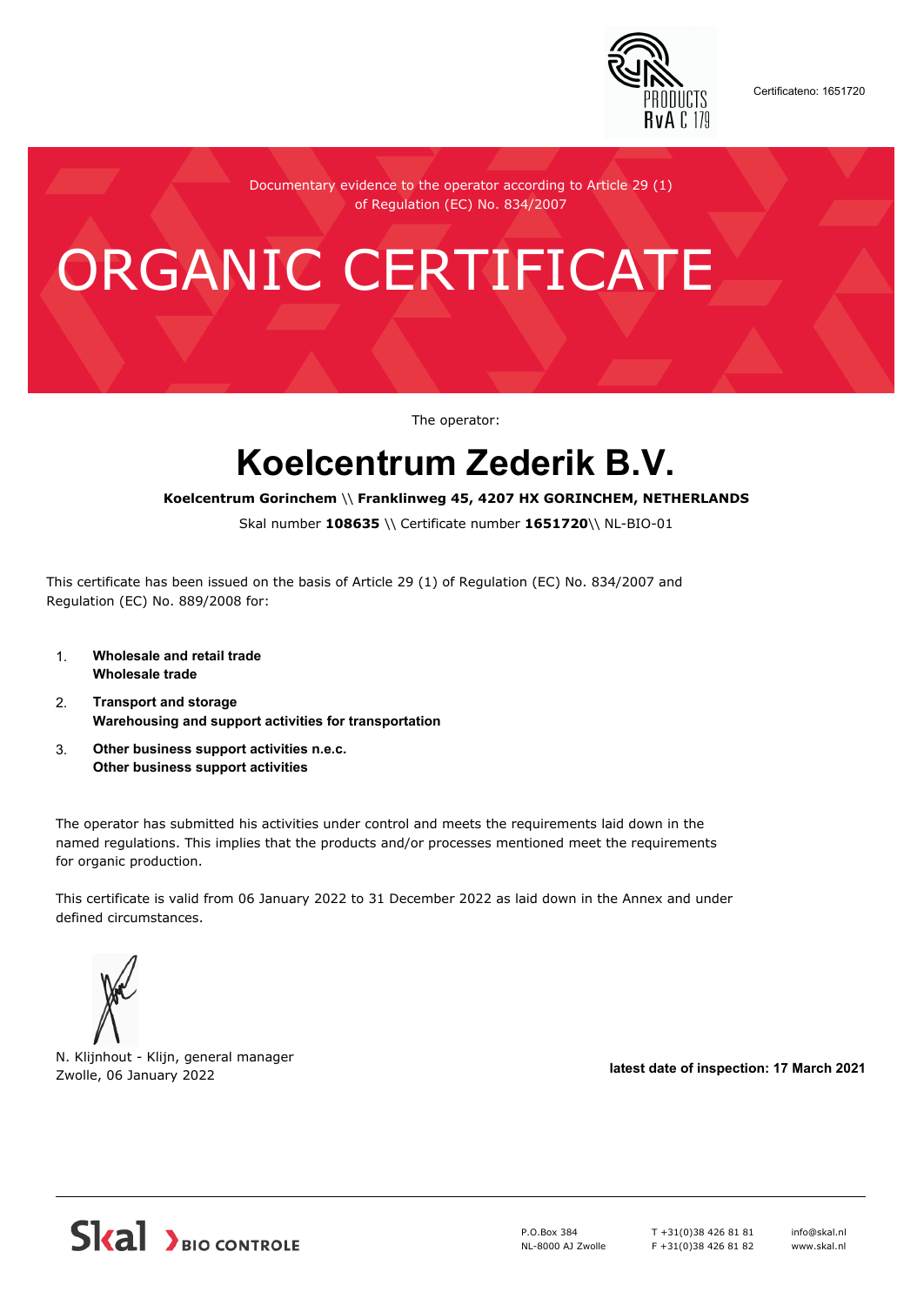### **Annex**

### **Koelcentrum Gorinchem** \\ **Franklinweg 45, 4207 HX GORINCHEM, NETHERLANDS** Skal number **108635** \\ Certificate number **1651720** \\ NL-BIO-01

This operator has been certified for the following products or processes under

### **certificate number 1651720**

**Other business support activities**

|                 | 46.20.2 First consignee                                     | Organic  |      |
|-----------------|-------------------------------------------------------------|----------|------|
| number          | definition                                                  | category | size |
| Wholesale trade |                                                             |          |      |
| 52.10           | <b>Warehousing and storage</b>                              | Organic  |      |
|                 |                                                             |          |      |
| number          | definition                                                  | category | size |
|                 | Warehousing and support activities for transportation       |          |      |
|                 | 82.92 Packaging, sorting etc. on a fee or<br>contract basis | Organic  |      |
| number          | definition                                                  | category | size |